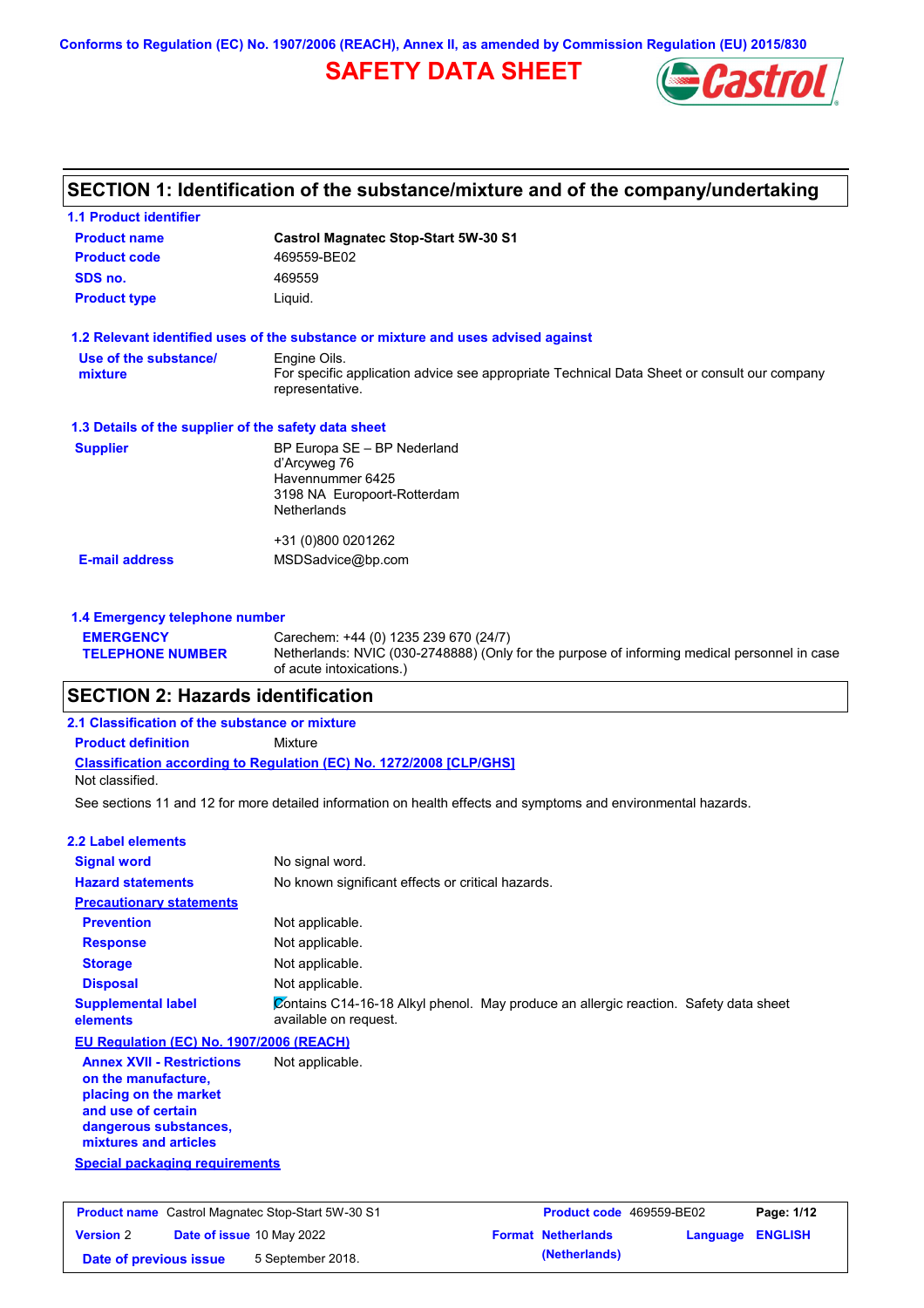## **SECTION 2: Hazards identification**

| <b>Containers to be fitted</b><br>with child-resistant<br>fastenings                                                     | Not applicable.                                                                                                                                                                                                          |
|--------------------------------------------------------------------------------------------------------------------------|--------------------------------------------------------------------------------------------------------------------------------------------------------------------------------------------------------------------------|
| <b>Tactile warning of danger</b>                                                                                         | Not applicable.                                                                                                                                                                                                          |
| 2.3 Other hazards                                                                                                        |                                                                                                                                                                                                                          |
| <b>Results of PBT and vPvB</b><br>assessment                                                                             | Product does not meet the criteria for PBT or vPvB according to Regulation (EC) No. 1907/2006,<br>Annex XIII.                                                                                                            |
| <b>Product meets the criteria</b><br>for PBT or vPvB according<br>to Regulation (EC) No.<br><b>1907/2006, Annex XIII</b> | This mixture does not contain any substances that are assessed to be a PBT or a vPvB.                                                                                                                                    |
| Other hazards which do<br>not result in classification                                                                   | Defatting to the skin.<br>USED ENGINE OILS<br>Used engine oil may contain hazardous components which have the potential to cause skin<br>cancer.<br>See Toxicological Information, section 11 of this Safety Data Sheet. |

#### **SECTION 3: Composition/information on ingredients**

#### **3.2 Mixtures**

Mixture **Product definition**

| <b>Product/ingredient</b><br>name                                             | <b>Identifiers</b>                                                                    | $\frac{9}{6}$ | <b>Regulation (EC) No.</b><br>1272/2008 [CLP] | <b>Type</b> |
|-------------------------------------------------------------------------------|---------------------------------------------------------------------------------------|---------------|-----------------------------------------------|-------------|
| Lubricating oils (petroleum), C20-50,<br>hydrotreated neutral oil-based       | REACH #: 01-2119474889-13<br>EC: 276-738-4<br>CAS: 72623-87-1<br>Index: 649-483-00-5  | ≥25 - ≤50     | Not classified.                               | [2]         |
| Lubricating oils (petroleum), C20-50,<br>hydrotreated neutral oil-based       | REACH #: 01-2119474889-13<br>EC: 276-738-4<br>CAS: 72623-87-1<br>Index: 649-483-00-5  | ≥25 - ≤50     | Asp. Tox. 1, H304                             | [1] [2]     |
| Lubricating oils (petroleum), C24-50,<br>solvent-extd., dewaxed, hydrogenated | REACH #: 01-2119489969-06<br>EC: 309-877-7<br>CAS: 101316-72-7<br>Index: 649-530-00-X | -≤3           | Not classified.                               | $[2]$       |
| Distillates (petroleum), solvent-<br>dewaxed heavy paraffinic                 | REACH #: 01-2119471299-27<br>EC: 265-169-7<br>CAS: 64742-65-0<br>Index: 649-474-00-6  | ו≥ ≤          | Not classified.                               | $[2]$       |
| Distillates (petroleum), hydrotreated<br>heavy paraffinic                     | REACH #: 01-2119484627-25<br>EC: 265-157-1<br>CAS: 64742-54-7<br>Index: 649-467-00-8  | -≤3           | Not classified.                               | $[2]$       |
| C14-16-18 Alkyl phenol                                                        | REACH #: 01-2119498288-19                                                             | ≤0.3          | Skin Sens. 1B, H317<br>STOT RE 2. H373        | $[1]$       |

**See Section 16 for the full text of the H statements declared above.**

#### **Type**

[1] Substance classified with a health or environmental hazard

[2] Substance with a workplace exposure limit

[3] Substance meets the criteria for PBT according to Regulation (EC) No. 1907/2006, Annex XIII

[4] Substance meets the criteria for vPvB according to Regulation (EC) No. 1907/2006, Annex XIII

[5] Substance of equivalent concern

[6] Additional disclosure due to company policy

Occupational exposure limits, if available, are listed in Section 8.

| <b>Product name</b> Castrol Magnatec Stop-Start 5W-30 S1 |  | <b>Product code</b> 469559-BE02  |                           | Page: 2/12              |  |
|----------------------------------------------------------|--|----------------------------------|---------------------------|-------------------------|--|
| <b>Version 2</b>                                         |  | <b>Date of issue 10 May 2022</b> | <b>Format Netherlands</b> | <b>Language ENGLISH</b> |  |
| Date of previous issue                                   |  | 5 September 2018.                | (Netherlands)             |                         |  |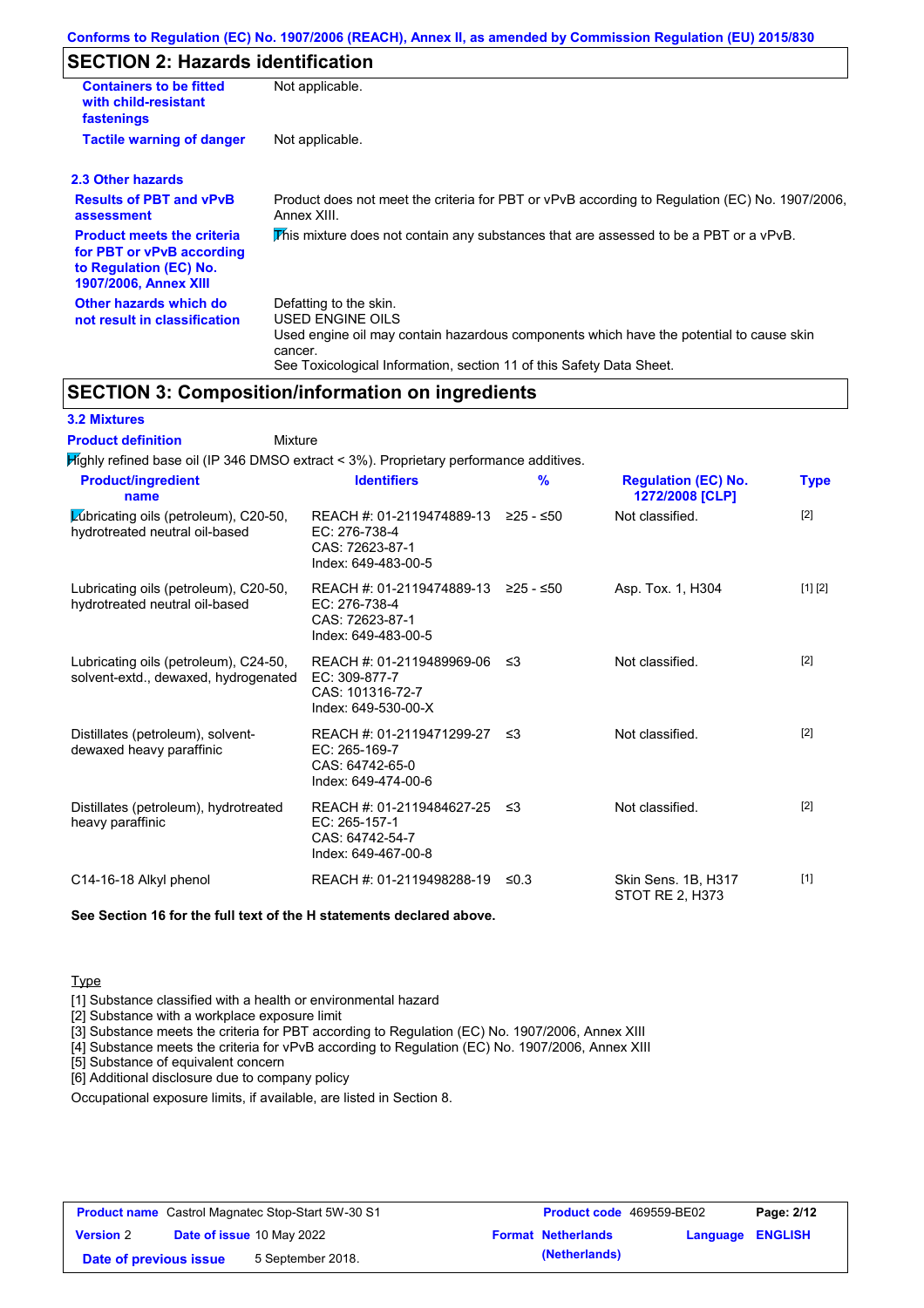## **SECTION 4: First aid measures**

| <b>4.1 Description of first aid measures</b> |                                                                                                                                                                                                                                                                         |
|----------------------------------------------|-------------------------------------------------------------------------------------------------------------------------------------------------------------------------------------------------------------------------------------------------------------------------|
| <b>Eye contact</b>                           | In case of contact, immediately flush eyes with plenty of water for at least 15 minutes. Eyelids<br>should be held away from the eyeball to ensure thorough rinsing. Check for and remove any<br>contact lenses. Get medical attention.                                 |
| <b>Skin contact</b>                          | Wash skin thoroughly with soap and water or use recognised skin cleanser. Remove<br>contaminated clothing and shoes. Wash clothing before reuse. Clean shoes thoroughly before<br>reuse. Get medical attention if irritation develops.                                  |
| <b>Inhalation</b>                            | $\mathbf{\mathscr{F}}$ inhaled, remove to fresh air. In case of inhalation of decomposition products in a fire,<br>symptoms may be delayed. The exposed person may need to be kept under medical<br>surveillance for 48 hours. Get medical attention if symptoms occur. |
| <b>Ingestion</b>                             | Do not induce vomiting unless directed to do so by medical personnel. Get medical attention if<br>symptoms occur.                                                                                                                                                       |
| <b>Protection of first-aiders</b>            | No action shall be taken involving any personal risk or without suitable training.                                                                                                                                                                                      |

#### **4.2 Most important symptoms and effects, both acute and delayed**

See Section 11 for more detailed information on health effects and symptoms.

| <b>Potential acute health effects</b> |                                                                                                                            |
|---------------------------------------|----------------------------------------------------------------------------------------------------------------------------|
| <b>Inhalation</b>                     | <b>Exposure to decomposition products may cause a health hazard. Serious effects may be</b><br>delayed following exposure. |
| <b>Ingestion</b>                      | No known significant effects or critical hazards.                                                                          |
| <b>Skin contact</b>                   | Defatting to the skin. May cause skin dryness and irritation.                                                              |
| Eye contact                           | No known significant effects or critical hazards.                                                                          |
|                                       | Delayed and immediate effects as well as chronic effects from short and long-term exposure                                 |
| <b>Inhalation</b>                     | Overexposure to the inhalation of airborne droplets or aerosols may cause irritation of the<br>respiratory tract.          |
| <b>Ingestion</b>                      | Ingestion of large quantities may cause nausea and diarrhoea.                                                              |
| <b>Skin contact</b>                   | Prolonged or repeated contact can defat the skin and lead to irritation and/or dermatitis.                                 |
| Eye contact                           | Potential risk of transient stinging or redness if accidental eye contact occurs.                                          |

#### **4.3 Indication of any immediate medical attention and special treatment needed**

Notes to physician **Treatment should in general be symptomatic and directed to relieving any effects.** In case of inhalation of decomposition products in a fire, symptoms may be delayed. The exposed person may need to be kept under medical surveillance for 48 hours.

# **SECTION 5: Firefighting measures**

| 5.1 Extinguishing media                                   |                                                                                                                                                                                                                                                                                                                                                                   |  |  |  |
|-----------------------------------------------------------|-------------------------------------------------------------------------------------------------------------------------------------------------------------------------------------------------------------------------------------------------------------------------------------------------------------------------------------------------------------------|--|--|--|
| <b>Suitable extinguishing</b><br>media                    | In case of fire, use foam, dry chemical or carbon dioxide extinguisher or spray.                                                                                                                                                                                                                                                                                  |  |  |  |
| <b>Unsuitable extinguishing</b><br>media                  | Do not use water jet. The use of a water jet may cause the fire to spread by splashing the<br>burning product.                                                                                                                                                                                                                                                    |  |  |  |
| 5.2 Special hazards arising from the substance or mixture |                                                                                                                                                                                                                                                                                                                                                                   |  |  |  |
| <b>Hazards from the</b><br>substance or mixture           | In a fire or if heated, a pressure increase will occur and the container may burst.                                                                                                                                                                                                                                                                               |  |  |  |
| <b>Hazardous combustion</b><br>products                   | Combustion products may include the following:<br>carbon oxides (CO, CO <sub>2</sub> ) (carbon monoxide, carbon dioxide)<br>metal oxide/oxides<br>nitrogen oxides (NO, NO <sub>2</sub> etc.)                                                                                                                                                                      |  |  |  |
| 5.3 Advice for firefighters                               |                                                                                                                                                                                                                                                                                                                                                                   |  |  |  |
| <b>Special precautions for</b><br>fire-fighters           | No action shall be taken involving any personal risk or without suitable training. Promptly<br>isolate the scene by removing all persons from the vicinity of the incident if there is a fire.                                                                                                                                                                    |  |  |  |
| <b>Special protective</b><br>equipment for fire-fighters  | Fire-fighters should wear appropriate protective equipment and self-contained breathing<br>apparatus (SCBA) with a full face-piece operated in positive pressure mode. Clothing for fire-<br>fighters (including helmets, protective boots and gloves) conforming to European standard EN<br>469 will provide a basic level of protection for chemical incidents. |  |  |  |

| <b>Product name</b> Castrol Magnatec Stop-Start 5W-30 S1 |  | <b>Product code</b> 469559-BE02  |  | Page: 3/12                |                         |  |
|----------------------------------------------------------|--|----------------------------------|--|---------------------------|-------------------------|--|
| <b>Version 2</b>                                         |  | <b>Date of issue 10 May 2022</b> |  | <b>Format Netherlands</b> | <b>Language ENGLISH</b> |  |
| Date of previous issue                                   |  | 5 September 2018.                |  | (Netherlands)             |                         |  |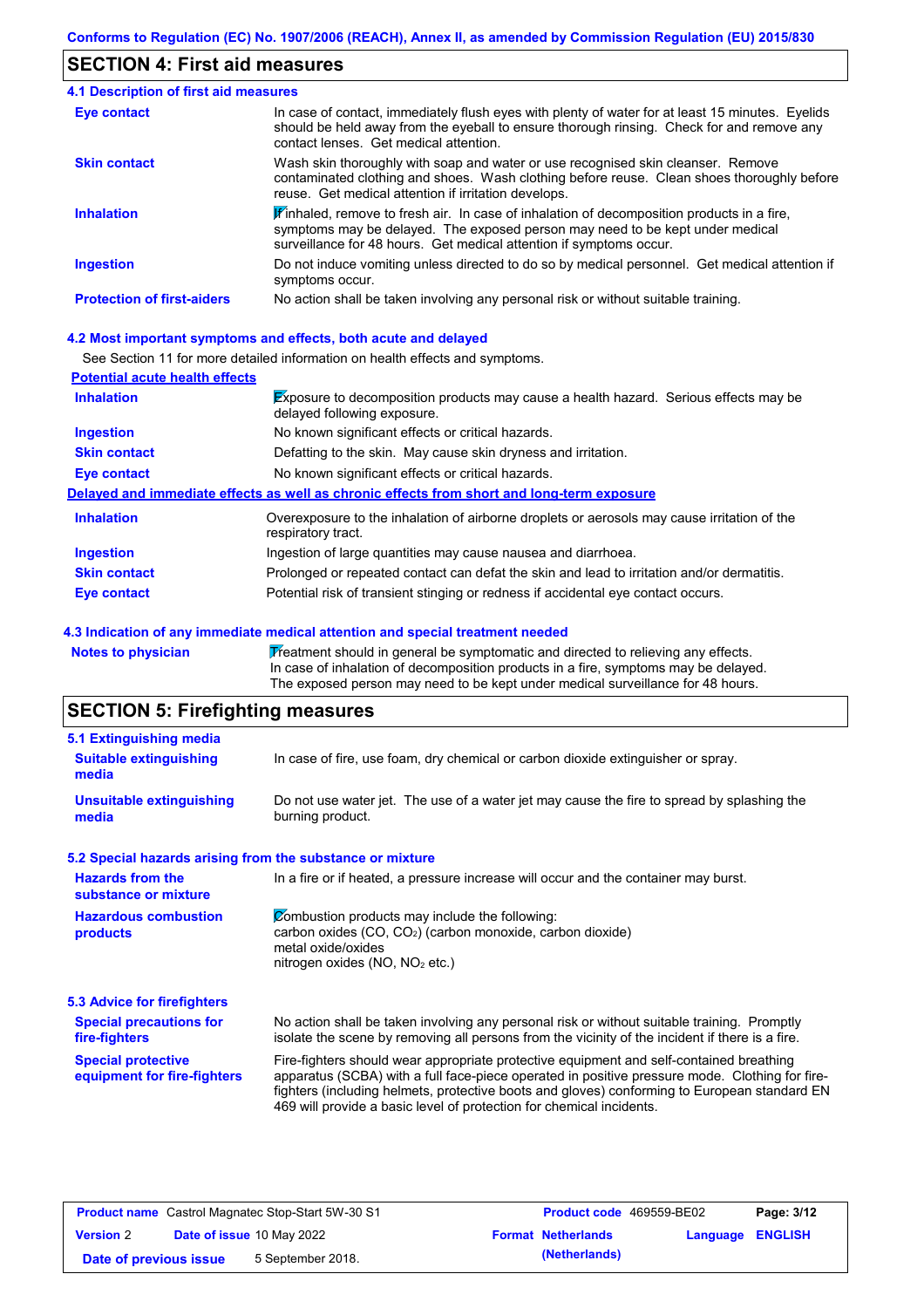# **SECTION 6: Accidental release measures**

|                                                          | 6.1 Personal precautions, protective equipment and emergency procedures                                                                                                                                                                                                                                                                                                                        |
|----------------------------------------------------------|------------------------------------------------------------------------------------------------------------------------------------------------------------------------------------------------------------------------------------------------------------------------------------------------------------------------------------------------------------------------------------------------|
| For non-emergency<br>personnel                           | No action shall be taken involving any personal risk or without suitable training. Evacuate<br>surrounding areas. Keep unnecessary and unprotected personnel from entering. Do not touch<br>or walk through spilt material. Floors may be slippery; use care to avoid falling. Put on<br>appropriate personal protective equipment.                                                            |
| For emergency responders                                 | If specialised clothing is required to deal with the spillage, take note of any information in<br>Section 8 on suitable and unsuitable materials. See also the information in "For non-<br>emergency personnel".                                                                                                                                                                               |
| <b>6.2 Environmental</b><br>precautions                  | Avoid dispersal of spilt material and runoff and contact with soil, waterways, drains and sewers.<br>Inform the relevant authorities if the product has caused environmental pollution (sewers,<br>waterways, soil or air).                                                                                                                                                                    |
| 6.3 Methods and material for containment and cleaning up |                                                                                                                                                                                                                                                                                                                                                                                                |
| <b>Small spill</b>                                       | Stop leak if without risk. Move containers from spill area. Absorb with an inert material and<br>place in an appropriate waste disposal container. Dispose of via a licensed waste disposal<br>contractor.                                                                                                                                                                                     |
| Large spill                                              | Stop leak if without risk. Move containers from spill area. Prevent entry into sewers, water<br>courses, basements or confined areas. Contain and collect spillage with non-combustible,<br>absorbent material e.g. sand, earth, vermiculite or diatomaceous earth and place in container<br>for disposal according to local regulations. Dispose of via a licensed waste disposal contractor. |
| 6.4 Reference to other<br><b>sections</b>                | See Section 1 for emergency contact information.<br>See Section 5 for firefighting measures.<br>See Section 8 for information on appropriate personal protective equipment.<br>See Section 12 for environmental precautions.<br>See Section 13 for additional waste treatment information.                                                                                                     |

# **SECTION 7: Handling and storage**

| 7.1 Precautions for safe handling                                                    |                                                                                                                                                                                                                                                                                                                                                                                                                                                                                          |
|--------------------------------------------------------------------------------------|------------------------------------------------------------------------------------------------------------------------------------------------------------------------------------------------------------------------------------------------------------------------------------------------------------------------------------------------------------------------------------------------------------------------------------------------------------------------------------------|
| <b>Protective measures</b>                                                           | Put on appropriate personal protective equipment.                                                                                                                                                                                                                                                                                                                                                                                                                                        |
| <b>Advice on general</b><br>occupational hygiene                                     | Eating, drinking and smoking should be prohibited in areas where this material is handled,<br>stored and processed. Wash thoroughly after handling. Remove contaminated clothing and<br>protective equipment before entering eating areas. See also Section 8 for additional<br>information on hygiene measures.                                                                                                                                                                         |
| <b>7.2 Conditions for safe</b><br>storage, including any<br><i>incompatibilities</i> | Store in accordance with local regulations. Store in a dry, cool and well-ventilated area, away<br>from incompatible materials (see Section 10). Keep away from heat and direct sunlight. Keep<br>container tightly closed and sealed until ready for use. Containers that have been opened must<br>be carefully resealed and kept upright to prevent leakage. Store and use only in equipment/<br>containers designed for use with this product. Do not store in unlabelled containers. |
| <b>Not suitable</b>                                                                  | Prolonged exposure to elevated temperature.                                                                                                                                                                                                                                                                                                                                                                                                                                              |
| 7.3 Specific end use(s)                                                              |                                                                                                                                                                                                                                                                                                                                                                                                                                                                                          |
| <b>Recommendations</b>                                                               | See section 1.2 and Exposure scenarios in annex, if applicable.                                                                                                                                                                                                                                                                                                                                                                                                                          |
|                                                                                      | <b>SECTION 8: Exposure controls/personal protection</b>                                                                                                                                                                                                                                                                                                                                                                                                                                  |
| <b>8.1 Control parameters</b>                                                        |                                                                                                                                                                                                                                                                                                                                                                                                                                                                                          |

| <b>Occupational exposure limits</b> |  |
|-------------------------------------|--|

| <b>Product/ingredient name</b>                                                | <b>Exposure limit values</b>                                                                                                                                    |  |  |  |  |  |
|-------------------------------------------------------------------------------|-----------------------------------------------------------------------------------------------------------------------------------------------------------------|--|--|--|--|--|
| Lubricating oils (petroleum), C20-50, hydrotreated<br>neutral oil-based       | Ministry of Social Affairs and Employment, Legal limit values<br>(Netherlands).<br>OEL, 8-h TWA: 5 mg/m <sup>3</sup> 8 hours. Issued/Revised: 1/2007 Form: Mist |  |  |  |  |  |
| Lubricating oils (petroleum), C20-50, hydrotreated<br>neutral oil-based       | Ministry of Social Affairs and Employment, Legal limit values<br>(Netherlands).<br>OEL, 8-h TWA: 5 mg/m <sup>3</sup> 8 hours. Issued/Revised: 1/2007 Form: Mist |  |  |  |  |  |
| Lubricating oils (petroleum), C24-50, solvent-extd.,<br>dewaxed, hydrogenated | Ministry of Social Affairs and Employment, Legal limit values<br>(Netherlands).<br>OEL, 8-h TWA: 5 mg/m <sup>3</sup> 8 hours. Issued/Revised: 1/2007 Form: Mist |  |  |  |  |  |
| Distillates (petroleum), solvent-dewaxed heavy<br>paraffinic                  | Ministry of Social Affairs and Employment, Legal limit values<br>(Netherlands).                                                                                 |  |  |  |  |  |
| <b>Product name</b> Castrol Magnatec Stop-Start 5W-30 S1                      | Product code 469559-BE02<br>Page: 4/12                                                                                                                          |  |  |  |  |  |
| <b>Version 2</b><br><b>Date of issue 10 May 2022</b>                          | <b>Format Netherlands</b><br><b>ENGLISH</b><br>Language                                                                                                         |  |  |  |  |  |
| 5 September 2018.<br>Date of previous issue                                   | (Netherlands)                                                                                                                                                   |  |  |  |  |  |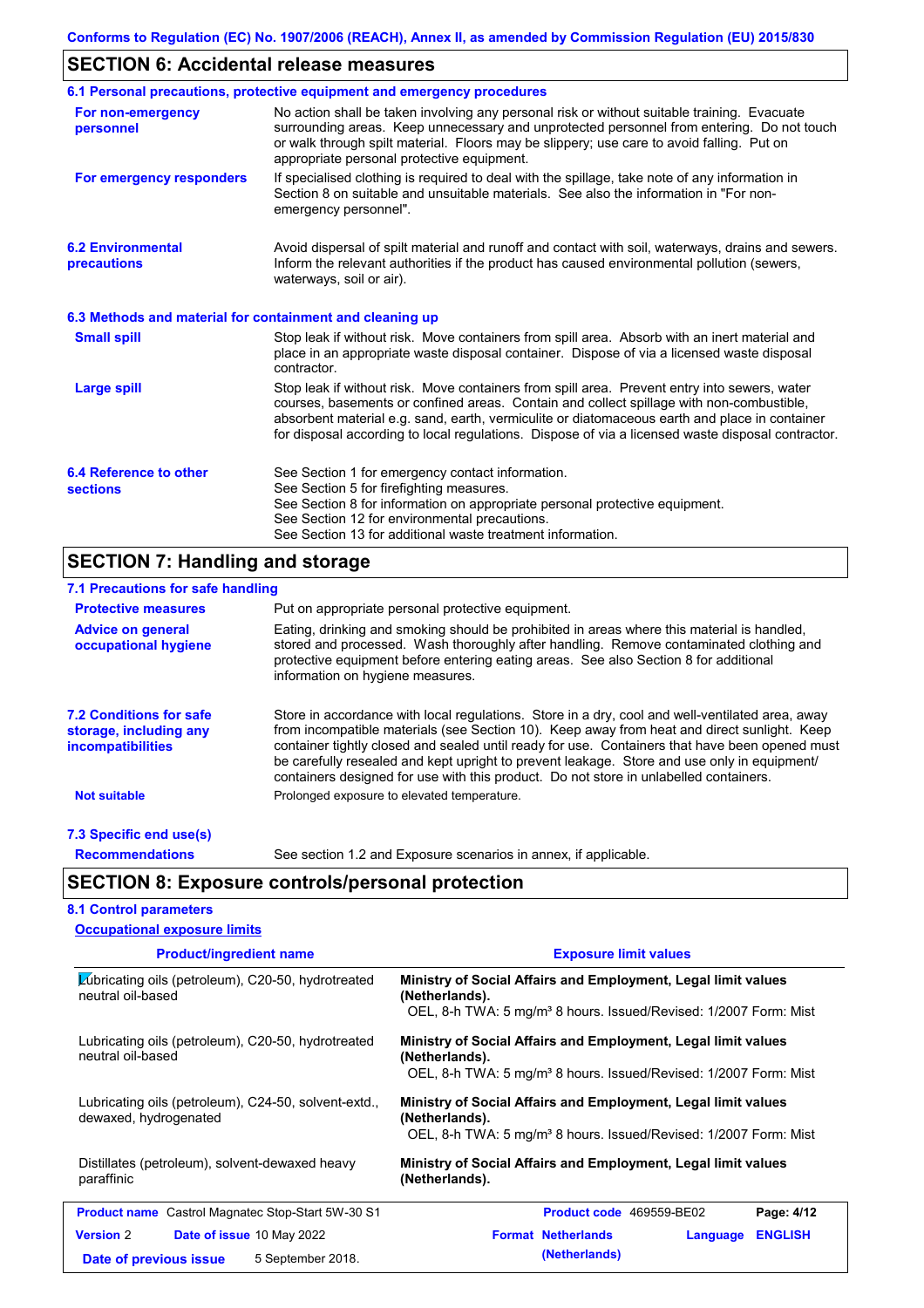#### **SECTION 8: Exposure controls/personal protection**

OEL, 8-h TWA: 5 mg/m<sup>3</sup> 8 hours. Issued/Revised: 1/2007 Form: Mist

Distillates (petroleum), hydrotreated heavy paraffinic **Ministry of Social Affairs and Employment, Legal limit values (Netherlands).**

OEL, 8-h TWA: 5 mg/m<sup>3</sup> 8 hours. Issued/Revised: 1/2007 Form: Mist

Whilst specific OELs for certain components may be shown in this section, other components may be present in any mist, vapour or dust produced. Therefore, the specific OELs may not be applicable to the product as a whole and are provided for guidance only.

**Recommended monitoring procedures**

If this product contains ingredients with exposure limits, personal, workplace atmosphere or biological monitoring may be required to determine the effectiveness of the ventilation or other control measures and/or the necessity to use respiratory protective equipment. Reference should be made to monitoring standards, such as the following: European Standard EN 689 (Workplace atmospheres - Guidance for the assessment of exposure by inhalation to chemical agents for comparison with limit values and measurement strategy) European Standard EN 14042 (Workplace atmospheres - Guide for the application and use of procedures for the assessment of exposure to chemical and biological agents) European Standard EN 482 (Workplace atmospheres - General requirements for the performance of procedures for the measurement of chemical agents) Reference to national guidance documents for methods for the determination of hazardous substances will also be required.

#### **Derived No Effect Level**

No DNELs/DMELs available.

#### **Predicted No Effect Concentration**

No PNECs available

| <b>Appropriate engineering</b> | Provide exhaust ventilation or other engineering controls to keep the relevant airborne          |
|--------------------------------|--------------------------------------------------------------------------------------------------|
| <b>controls</b>                | concentrations below their respective occupational exposure limits.                              |
|                                | All activities involving chemicals should be assessed for their risks to health, to ensure       |
|                                | exposures are adequately controlled. Personal protective equipment should only be considered     |
|                                | after other forms of control measures (e.g. engineering controls) have been suitably evaluated.  |
|                                | Personal protective equipment should conform to appropriate standards, be suitable for use, be   |
|                                | kept in good condition and properly maintained.                                                  |
|                                | Your supplier of personal protective equipment should be consulted for advice on selection and   |
|                                | appropriate standards. For further information contact your national organisation for standards. |
|                                | The final choice of protective equipment will depend upon a risk assessment. It is important to  |
|                                | ensure that all items of personal protective equipment are compatible.                           |

In case of insufficient ventilation, wear suitable respiratory equipment. The correct choice of respiratory protection depends upon the chemicals being handled, the conditions of work and use, and the condition of the respiratory equipment. Safety procedures should be developed for each intended application. Respiratory protection equipment should therefore be chosen in consultation with the supplier/manufacturer and with a full assessment of the working conditions. **Respiratory protection** Wash hands, forearms and face thoroughly after handling chemical products, before eating, smoking and using the lavatory and at the end of the working period. Ensure that eyewash stations and safety showers are close to the workstation location. **Hygiene measures Individual protection measures**

**Eye/face protection** Safety glasses with side shields. **Skin protection**

**Hand protection**

**General Information:**

Because specific work environments and material handling practices vary, safety procedures should be developed for each intended application. The correct choice of protective gloves depends upon the chemicals being handled, and the conditions of work and use. Most gloves provide protection for only a limited time before they must be discarded and replaced (even the best chemically resistant gloves will break down after repeated chemical exposures).

Gloves should be chosen in consultation with the supplier / manufacturer and taking account of a full assessment of the working conditions.

Recommended: Nitrile gloves. **Breakthrough time:**

Breakthrough time data are generated by glove manufacturers under laboratory test conditions and represent how long a glove can be expected to provide effective permeation resistance. It is important when following breakthrough time recommendations that actual workplace conditions are taken into account. Always consult with your glove supplier for up-to-date technical information on breakthrough times for the recommended glove type.

| <b>Product name</b> Castrol Magnatec Stop-Start 5W-30 S1 |  |                                  | <b>Product code</b> 469559-BE02 | Page: 5/12       |  |
|----------------------------------------------------------|--|----------------------------------|---------------------------------|------------------|--|
| <b>Version 2</b>                                         |  | <b>Date of issue 10 May 2022</b> | <b>Format Netherlands</b>       | Language ENGLISH |  |
| Date of previous issue                                   |  | 5 September 2018.                | (Netherlands)                   |                  |  |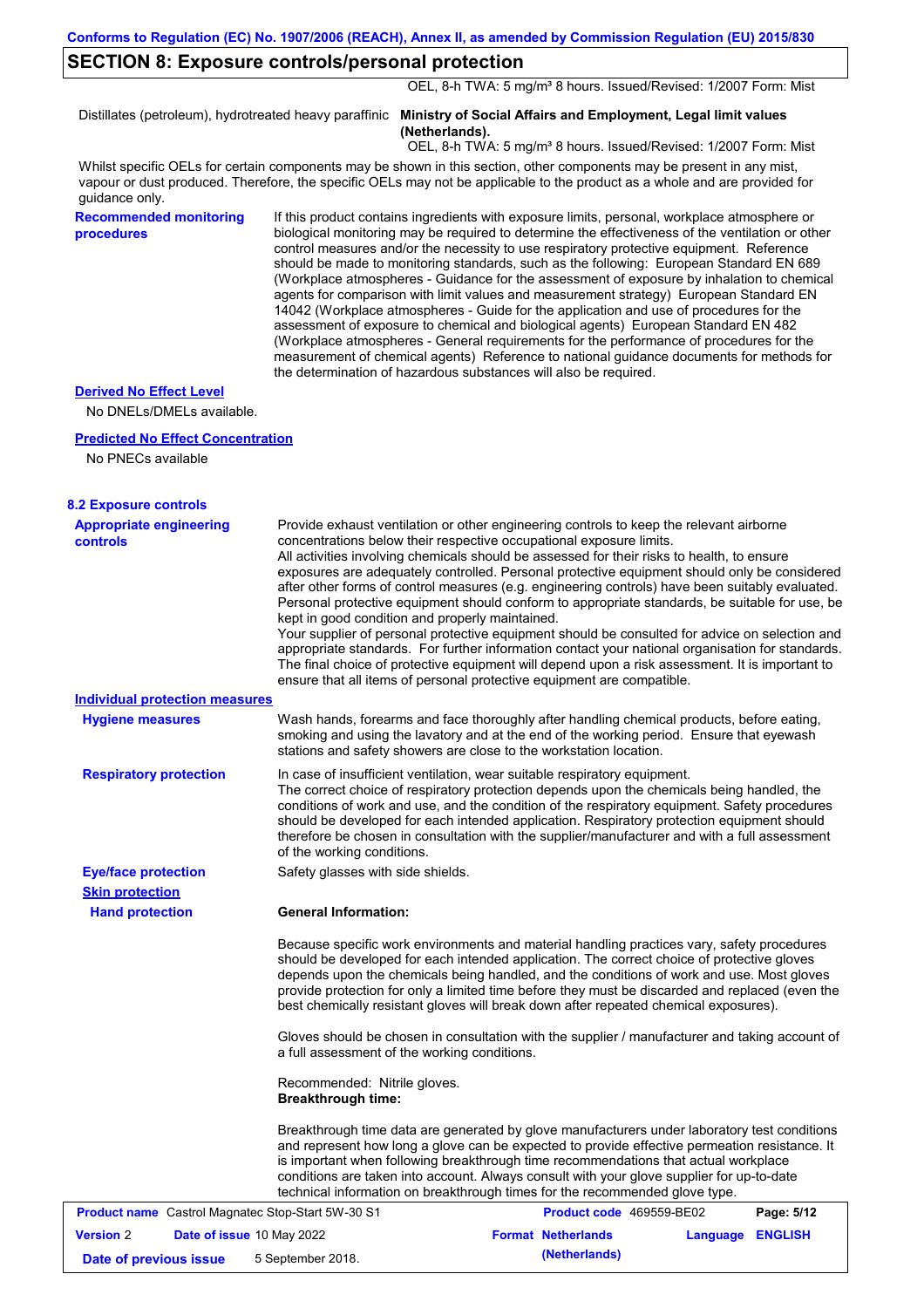# **SECTION 8: Exposure controls/personal protection**

Our recommendations on the selection of gloves are as follows:

Continuous contact:

|                                                  | Gloves with a minimum breakthrough time of 240 minutes, or >480 minutes if suitable gloves<br>can be obtained.<br>If suitable gloves are not available to offer that level of protection, gloves with shorter<br>breakthrough times may be acceptable as long as appropriate glove maintenance and<br>replacement regimes are determined and adhered to.                                                                                                                                                                                                                                                                                                                              |
|--------------------------------------------------|---------------------------------------------------------------------------------------------------------------------------------------------------------------------------------------------------------------------------------------------------------------------------------------------------------------------------------------------------------------------------------------------------------------------------------------------------------------------------------------------------------------------------------------------------------------------------------------------------------------------------------------------------------------------------------------|
|                                                  | Short-term / splash protection:                                                                                                                                                                                                                                                                                                                                                                                                                                                                                                                                                                                                                                                       |
|                                                  | Recommended breakthrough times as above.<br>It is recognised that for short-term, transient exposures, gloves with shorter breakthrough times<br>may commonly be used. Therefore, appropriate maintenance and replacement regimes must<br>be determined and rigorously followed.                                                                                                                                                                                                                                                                                                                                                                                                      |
|                                                  | <b>Glove Thickness:</b>                                                                                                                                                                                                                                                                                                                                                                                                                                                                                                                                                                                                                                                               |
|                                                  | For general applications, we recommend gloves with a thickness typically greater than 0.35 mm.                                                                                                                                                                                                                                                                                                                                                                                                                                                                                                                                                                                        |
|                                                  | It should be emphasised that glove thickness is not necessarily a good predictor of glove<br>resistance to a specific chemical, as the permeation efficiency of the glove will be dependent<br>on the exact composition of the glove material. Therefore, glove selection should also be based<br>on consideration of the task requirements and knowledge of breakthrough times.<br>Glove thickness may also vary depending on the glove manufacturer, the glove type and the<br>glove model. Therefore, the manufacturers' technical data should always be taken into account<br>to ensure selection of the most appropriate glove for the task.                                     |
|                                                  | Note: Depending on the activity being conducted, gloves of varying thickness may be required<br>for specific tasks. For example:                                                                                                                                                                                                                                                                                                                                                                                                                                                                                                                                                      |
|                                                  | • Thinner gloves (down to 0.1 mm or less) may be required where a high degree of manual<br>dexterity is needed. However, these gloves are only likely to give short duration protection and<br>would normally be just for single use applications, then disposed of.                                                                                                                                                                                                                                                                                                                                                                                                                  |
|                                                  | • Thicker gloves (up to 3 mm or more) may be required where there is a mechanical (as well<br>as a chemical) risk i.e. where there is abrasion or puncture potential.                                                                                                                                                                                                                                                                                                                                                                                                                                                                                                                 |
| <b>Skin and body</b>                             | Use of protective clothing is good industrial practice.<br>Personal protective equipment for the body should be selected based on the task being<br>performed and the risks involved and should be approved by a specialist before handling this<br>product.<br>Cotton or polyester/cotton overalls will only provide protection against light superficial<br>contamination that will not soak through to the skin. Overalls should be laundered on a regular<br>basis. When the risk of skin exposure is high (e.g. when cleaning up spillages or if there is a<br>risk of splashing) then chemical resistant aprons and/or impervious chemical suits and boots<br>will be required. |
| <b>Refer to standards:</b>                       | Respiratory protection: EN 529<br>Gloves: EN 420, EN 374<br>Eye protection: EN 166<br>Filtering half-mask: EN 149<br>Filtering half-mask with valve: EN 405<br>Half-mask: EN 140 plus filter<br>Full-face mask: EN 136 plus filter<br>Particulate filters: EN 143<br>Gas/combined filters: EN 14387                                                                                                                                                                                                                                                                                                                                                                                   |
| <b>Environmental exposure</b><br><b>controls</b> | Emissions from ventilation or work process equipment should be checked to ensure they<br>comply with the requirements of environmental protection legislation. In some cases, fume<br>scrubbers, filters or engineering modifications to the process equipment will be necessary to<br>reduce emissions to acceptable levels.                                                                                                                                                                                                                                                                                                                                                         |

| <b>Product name</b> Castrol Magnatec Stop-Start 5W-30 S1 |                           |                   | <b>Product code</b> 469559-BE02 |                           | Page: 6/12       |  |
|----------------------------------------------------------|---------------------------|-------------------|---------------------------------|---------------------------|------------------|--|
| <b>Version 2</b>                                         | Date of issue 10 May 2022 |                   |                                 | <b>Format Netherlands</b> | Language ENGLISH |  |
| Date of previous issue                                   |                           | 5 September 2018. |                                 | (Netherlands)             |                  |  |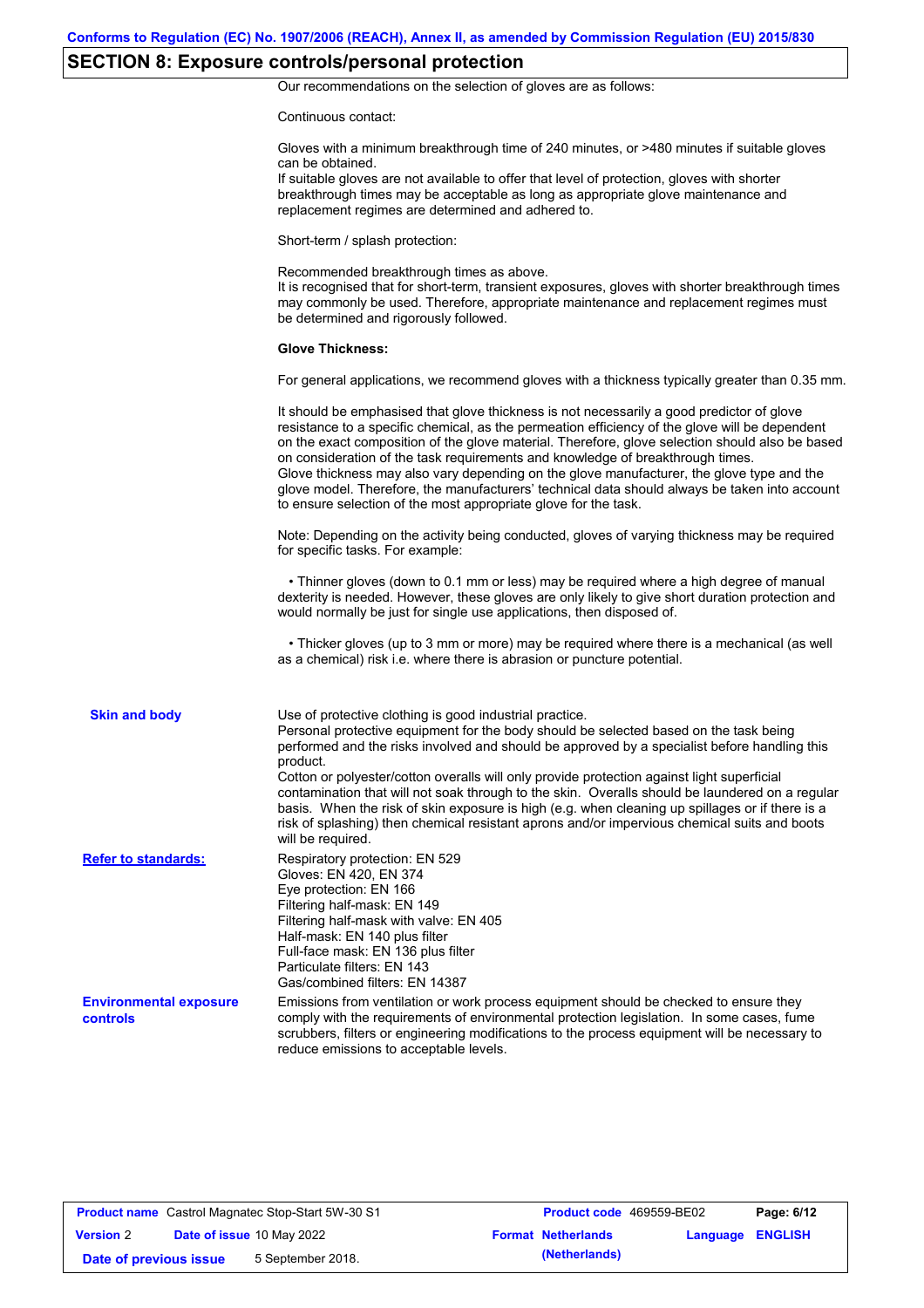## **SECTION 9: Physical and chemical properties**

The conditions of measurement of all properties are at standard temperature and pressure unless otherwise indicated.

#### **9.1 Information on basic physical and chemical properties**

| <b>Appearance</b>                               |                                              |
|-------------------------------------------------|----------------------------------------------|
| <b>Physical state</b>                           | Liquid.                                      |
| <b>Colour</b>                                   | Amber. [Light]                               |
| <b>Odour</b>                                    | Not available.                               |
| <b>Odour threshold</b>                          | Not available.                               |
| pH                                              | Mot applicable.                              |
| <b>Melting point/freezing point</b>             | Not available.                               |
| Initial boiling point and boiling<br>range      | Not available.                               |
| <b>Pour point</b>                               | -46 °C                                       |
| <b>Flash point</b>                              | Closed cup: 209°C (408.2°F) [Pensky-Martens] |
| <b>Evaporation rate</b>                         | Not available.                               |
| <b>Flammability (solid, gas)</b>                | Not available.                               |
| Upper/lower flammability or<br>explosive limits | Not available.                               |

**Vapour pressure**

Not available.

|                                                   |                                                                                                                           | Vapour Pressure at 20°C |          |                    | Vapour pressure at 50°C |               |               |
|---------------------------------------------------|---------------------------------------------------------------------------------------------------------------------------|-------------------------|----------|--------------------|-------------------------|---------------|---------------|
|                                                   | <b>Ingredient name</b>                                                                                                    | mm Hg kPa               |          | <b>Method</b>      | mm<br>Hg                | kPa           | <b>Method</b> |
|                                                   | Lubricating oils<br>(petroleum), C20-50,<br>hydrotreated neutral oil-<br>based                                            | < 0.08                  | < 0.011  | <b>ASTM D 5191</b> |                         |               |               |
|                                                   | Lubricating oils<br>(petroleum), C20-50,<br>hydrotreated neutral oil-<br>based                                            | < 0.08                  | < 0.011  | <b>ASTM D 5191</b> |                         |               |               |
|                                                   | bis(nonylphenyl)amine                                                                                                     | < 0.01                  | < 0.0013 | EU A.4             | 0                       | $\Omega$      | EU A.4        |
|                                                   | Distillates (petroleum),<br>solvent-dewaxed<br>heavy paraffinic                                                           | < 0.08                  | < 0.011  | <b>ASTM D 5191</b> |                         |               |               |
|                                                   | Distillates (petroleum),<br>hydrotreated heavy<br>paraffinic                                                              | < 0.08                  | < 0.011  | <b>ASTM D 5191</b> |                         |               |               |
| <b>Vapour density</b>                             | Not available.                                                                                                            |                         |          |                    |                         |               |               |
| <b>Relative density</b>                           | Not available.                                                                                                            |                         |          |                    |                         |               |               |
| <b>Density</b>                                    | <1000 kg/m <sup>3</sup> (<1 g/cm <sup>3</sup> ) at 15 <sup>°</sup> C                                                      |                         |          |                    |                         |               |               |
| <b>Solubility(ies)</b>                            | insoluble in water.                                                                                                       |                         |          |                    |                         |               |               |
| <b>Partition coefficient: n-octanol/</b><br>water | Not applicable.                                                                                                           |                         |          |                    |                         |               |               |
| <b>Auto-ignition temperature</b>                  | <b>Ingredient name</b>                                                                                                    |                         | °C       | °F                 |                         | <b>Method</b> |               |
|                                                   | bis(nonylphenyl)amine                                                                                                     |                         | 440      | 824                |                         | EU A.15       |               |
| <b>Decomposition temperature</b>                  | Not available.                                                                                                            |                         |          |                    |                         |               |               |
| <b>Viscosity</b>                                  | Kinematic: 59.9 mm <sup>2</sup> /s (59.9 cSt) at $40^{\circ}$ C<br>Kinematic: 10.3 mm <sup>2</sup> /s (10.3 cSt) at 100°C |                         |          |                    |                         |               |               |
| <b>Explosive properties</b>                       | Not available.                                                                                                            |                         |          |                    |                         |               |               |
| <b>Oxidising properties</b>                       | Not available.                                                                                                            |                         |          |                    |                         |               |               |
| <b>Particle characteristics</b>                   |                                                                                                                           |                         |          |                    |                         |               |               |
| <b>Median particle size</b>                       | Not applicable.                                                                                                           |                         |          |                    |                         |               |               |

**9.2 Other information**

No additional information.

**Product name** Castrol Magnatec Stop-Start 5W-30 S1 **Product code** 469559-BE02 **Page: 7/12 Version** 2 **Date of issue** 10 May 2022 **Format Netherlands Language ENGLISH Date of previous issue** 5 September 2018. **(Netherlands)**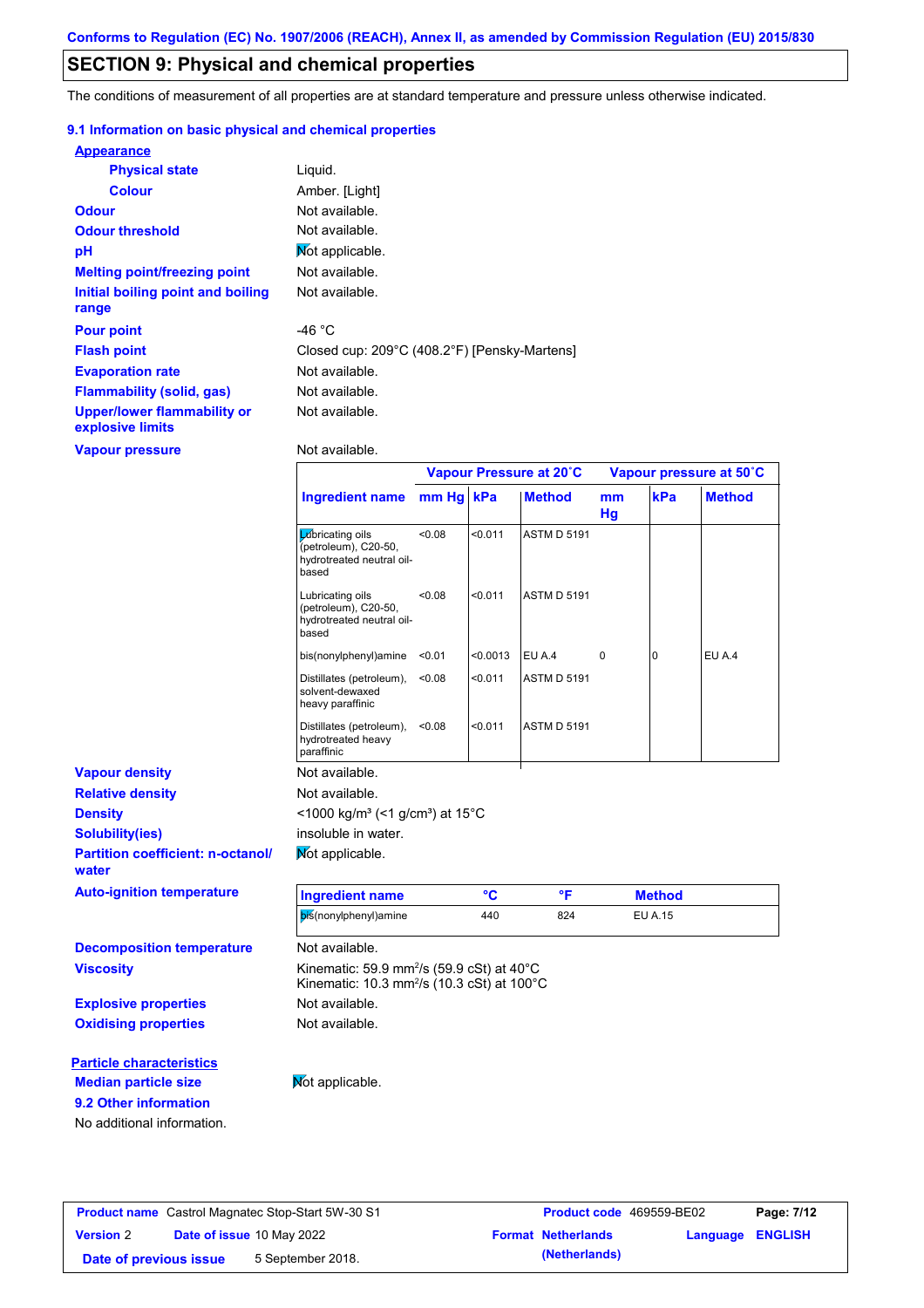| <b>SECTION 10: Stability and reactivity</b>       |                                                                                                                                                                         |  |  |  |  |
|---------------------------------------------------|-------------------------------------------------------------------------------------------------------------------------------------------------------------------------|--|--|--|--|
| <b>10.1 Reactivity</b>                            | No specific test data available for this product. Refer to Conditions to avoid and Incompatible<br>materials for additional information.                                |  |  |  |  |
| <b>10.2 Chemical stability</b>                    | The product is stable.                                                                                                                                                  |  |  |  |  |
| <b>10.3 Possibility of</b><br>hazardous reactions | Under normal conditions of storage and use, hazardous reactions will not occur.<br>Under normal conditions of storage and use, hazardous polymerisation will not occur. |  |  |  |  |
| <b>10.4 Conditions to avoid</b>                   | Avoid all possible sources of ignition (spark or flame).                                                                                                                |  |  |  |  |
| 10.5 Incompatible materials                       | Reactive or incompatible with the following materials: oxidising materials.                                                                                             |  |  |  |  |
| <b>10.6 Hazardous</b><br>decomposition products   | Under normal conditions of storage and use, hazardous decomposition products should not be<br>produced.                                                                 |  |  |  |  |

## **SECTION 11: Toxicological information**

### **11.1 Information on toxicological effects**

|  | <b>Acute toxicity estimates</b> |
|--|---------------------------------|
|  |                                 |

| <b>Product/ingredient name</b>                                                             |                                                                                                                                                                                                                                                                                                                                                                                                                 | Oral (mg/<br>kg) | <b>Dermal</b><br>(mg/kg) | <b>Inhalation</b><br>(gases)<br>(ppm) | <b>Inhalation</b><br>(vapours)<br>(mg/l) | <b>Inhalation</b><br>(dusts<br>and mists)<br>(mg/l) |
|--------------------------------------------------------------------------------------------|-----------------------------------------------------------------------------------------------------------------------------------------------------------------------------------------------------------------------------------------------------------------------------------------------------------------------------------------------------------------------------------------------------------------|------------------|--------------------------|---------------------------------------|------------------------------------------|-----------------------------------------------------|
| Long chain alkyl phenol                                                                    |                                                                                                                                                                                                                                                                                                                                                                                                                 | 2500             | N/A                      | N/A                                   | N/A                                      | N/A                                                 |
| <b>Information on likely</b><br>routes of exposure                                         | Routes of entry anticipated: Dermal, Inhalation.                                                                                                                                                                                                                                                                                                                                                                |                  |                          |                                       |                                          |                                                     |
| <b>Potential acute health effects</b>                                                      |                                                                                                                                                                                                                                                                                                                                                                                                                 |                  |                          |                                       |                                          |                                                     |
| <b>Inhalation</b>                                                                          | Exposure to decomposition products may cause a health hazard. Serious effects may be<br>delayed following exposure.                                                                                                                                                                                                                                                                                             |                  |                          |                                       |                                          |                                                     |
| <b>Ingestion</b>                                                                           | No known significant effects or critical hazards.                                                                                                                                                                                                                                                                                                                                                               |                  |                          |                                       |                                          |                                                     |
| <b>Skin contact</b>                                                                        | Defatting to the skin. May cause skin dryness and irritation.                                                                                                                                                                                                                                                                                                                                                   |                  |                          |                                       |                                          |                                                     |
| <b>Eye contact</b>                                                                         | No known significant effects or critical hazards.                                                                                                                                                                                                                                                                                                                                                               |                  |                          |                                       |                                          |                                                     |
| <b>Symptoms related to the physical, chemical and toxicological characteristics</b>        |                                                                                                                                                                                                                                                                                                                                                                                                                 |                  |                          |                                       |                                          |                                                     |
| <b>Inhalation</b>                                                                          | No specific data.                                                                                                                                                                                                                                                                                                                                                                                               |                  |                          |                                       |                                          |                                                     |
| <b>Ingestion</b>                                                                           | No specific data.                                                                                                                                                                                                                                                                                                                                                                                               |                  |                          |                                       |                                          |                                                     |
| <b>Skin contact</b>                                                                        | Adverse symptoms may include the following:<br>irritation<br>dryness<br>cracking                                                                                                                                                                                                                                                                                                                                |                  |                          |                                       |                                          |                                                     |
| <b>Eye contact</b>                                                                         | No specific data.                                                                                                                                                                                                                                                                                                                                                                                               |                  |                          |                                       |                                          |                                                     |
| Delayed and immediate effects as well as chronic effects from short and long-term exposure |                                                                                                                                                                                                                                                                                                                                                                                                                 |                  |                          |                                       |                                          |                                                     |
| <b>Inhalation</b>                                                                          | Overexposure to the inhalation of airborne droplets or aerosols may cause irritation of the<br>respiratory tract.                                                                                                                                                                                                                                                                                               |                  |                          |                                       |                                          |                                                     |
| <b>Ingestion</b>                                                                           | Ingestion of large quantities may cause nausea and diarrhoea.                                                                                                                                                                                                                                                                                                                                                   |                  |                          |                                       |                                          |                                                     |
| <b>Skin contact</b>                                                                        | Prolonged or repeated contact can defat the skin and lead to irritation and/or dermatitis.                                                                                                                                                                                                                                                                                                                      |                  |                          |                                       |                                          |                                                     |
| <b>Eye contact</b>                                                                         | Potential risk of transient stinging or redness if accidental eye contact occurs.                                                                                                                                                                                                                                                                                                                               |                  |                          |                                       |                                          |                                                     |
| <b>Potential chronic health effects</b>                                                    |                                                                                                                                                                                                                                                                                                                                                                                                                 |                  |                          |                                       |                                          |                                                     |
| General                                                                                    | <b>USED ENGINE OILS</b><br>Combustion products resulting from the operation of internal combustion engines contaminate<br>engine oils during use. Used engine oil may contain hazardous components which have the<br>potential to cause skin cancer. Frequent or prolonged contact with all types and makes of used<br>engine oil must therefore be avoided and a high standard of personal hygiene maintained. |                  |                          |                                       |                                          |                                                     |
| <b>Carcinogenicity</b>                                                                     | No known significant effects or critical hazards.                                                                                                                                                                                                                                                                                                                                                               |                  |                          |                                       |                                          |                                                     |
| <b>Mutagenicity</b>                                                                        | No known significant effects or critical hazards.                                                                                                                                                                                                                                                                                                                                                               |                  |                          |                                       |                                          |                                                     |
| <b>Developmental effects</b>                                                               | No known significant effects or critical hazards.                                                                                                                                                                                                                                                                                                                                                               |                  |                          |                                       |                                          |                                                     |
| <b>Fertility effects</b>                                                                   | No known significant effects or critical hazards.                                                                                                                                                                                                                                                                                                                                                               |                  |                          |                                       |                                          |                                                     |

| <b>Product name</b> Castrol Magnatec Stop-Start 5W-30 S1 |  | <b>Product code</b> 469559-BE02  | Page: 8/12                |                         |  |
|----------------------------------------------------------|--|----------------------------------|---------------------------|-------------------------|--|
| <b>Version 2</b>                                         |  | <b>Date of issue 10 May 2022</b> | <b>Format Netherlands</b> | <b>Language ENGLISH</b> |  |
| Date of previous issue                                   |  | 5 September 2018.                | (Netherlands)             |                         |  |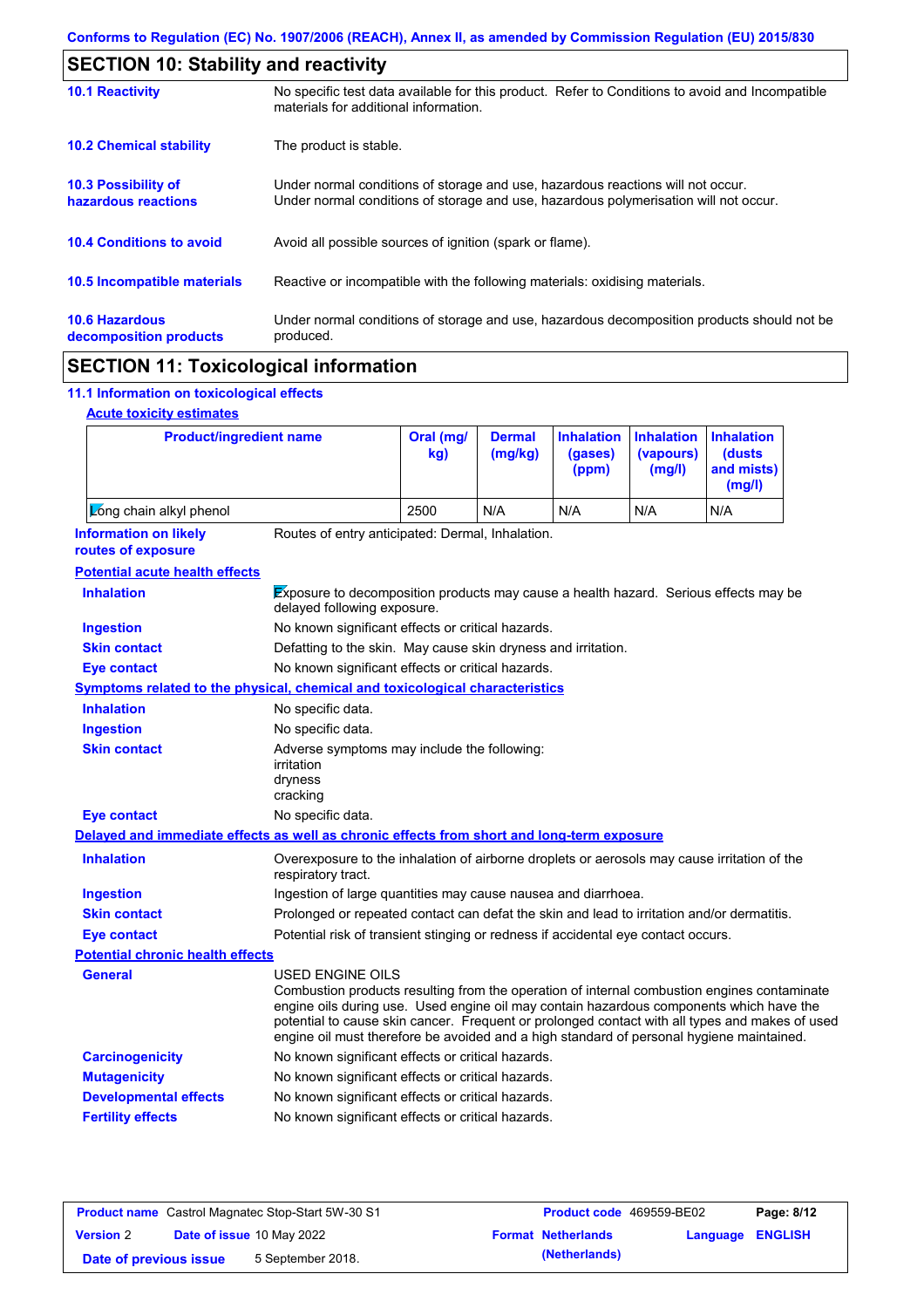#### **SECTION 12: Ecological information**

#### **12.1 Toxicity**

**Environmental hazards** Not classified as dangerous

#### **12.2 Persistence and degradability**

Expected to be biodegradable.

#### **12.3 Bioaccumulative potential**

This product is not expected to bioaccumulate through food chains in the environment.

| <b>12.4 Mobility in soil</b>                                  |                                                                      |
|---------------------------------------------------------------|----------------------------------------------------------------------|
| <b>Soil/water partition</b><br>coefficient (K <sub>oc</sub> ) | Not available.                                                       |
| <b>Mobility</b>                                               | Spillages may penetrate the soil causing ground water contamination. |

#### **12.5 Results of PBT and vPvB assessment**

Product does not meet the criteria for PBT or vPvB according to Regulation (EC) No. 1907/2006, Annex XIII.

#### **12.6 Other adverse effects**

| <b>Other ecological information</b> | Spills may form a film on water surfaces causing physical damage to organisms. Oxygen |
|-------------------------------------|---------------------------------------------------------------------------------------|
|                                     | transfer could also be impaired.                                                      |

#### **SECTION 13: Disposal considerations**

#### **13.1 Waste treatment methods**

#### **Product**

**Methods of disposal**

Where possible, arrange for product to be recycled. Dispose of via an authorised person/ licensed waste disposal contractor in accordance with local regulations.

### **Hazardous waste** Yes.

#### **European waste catalogue (EWC)**

| Waste code | <b>Waste designation</b>                                        |
|------------|-----------------------------------------------------------------|
| 13 02 05*  | mineral-based non-chlorinated engine, gear and lubricating oils |

However, deviation from the intended use and/or the presence of any potential contaminants may require an alternative waste disposal code to be assigned by the end user.

#### **Packaging**

| <b>Methods of disposal</b> | Where possible, arrange for product to be recycled. Dispose of via an authorised person/<br>licensed waste disposal contractor in accordance with local regulations.                                                                    |
|----------------------------|-----------------------------------------------------------------------------------------------------------------------------------------------------------------------------------------------------------------------------------------|
| <b>Special precautions</b> | This material and its container must be disposed of in a safe way. Empty containers or liners<br>may retain some product residues. Avoid dispersal of spilt material and runoff and contact with<br>soil, waterways, drains and sewers. |
| <b>References</b>          | Commission 2014/955/EU<br>Directive 2008/98/EC                                                                                                                                                                                          |

## **SECTION 14: Transport information**

|                                                | <b>ADR/RID</b>                                    | <b>ADN</b>     | <b>IMDG</b>               | <b>IATA</b>                       |
|------------------------------------------------|---------------------------------------------------|----------------|---------------------------|-----------------------------------|
| 14.1 UN number                                 | Not regulated.                                    | Not regulated. | Not regulated.            | Not regulated.                    |
| 14.2 UN proper<br>shipping name                |                                                   | -              |                           |                                   |
| <b>14.3 Transport</b><br>hazard class(es)      |                                                   |                |                           |                                   |
| 14.4 Packing<br>group                          |                                                   |                |                           |                                   |
| 14.5<br><b>Environmental</b><br><b>hazards</b> | No.                                               | No.            | No.                       | No.                               |
|                                                | Product name Castrol Magnatec Stop-Start 5W-30 S1 |                | Product code 469559-BE02  | Page: 9/12                        |
| <b>Version 2</b>                               | Date of issue 10 May 2022                         |                | <b>Format Netherlands</b> | <b>ENGLISH</b><br><b>Language</b> |
| Date of previous issue                         | 5 September 2018.                                 |                | (Netherlands)             |                                   |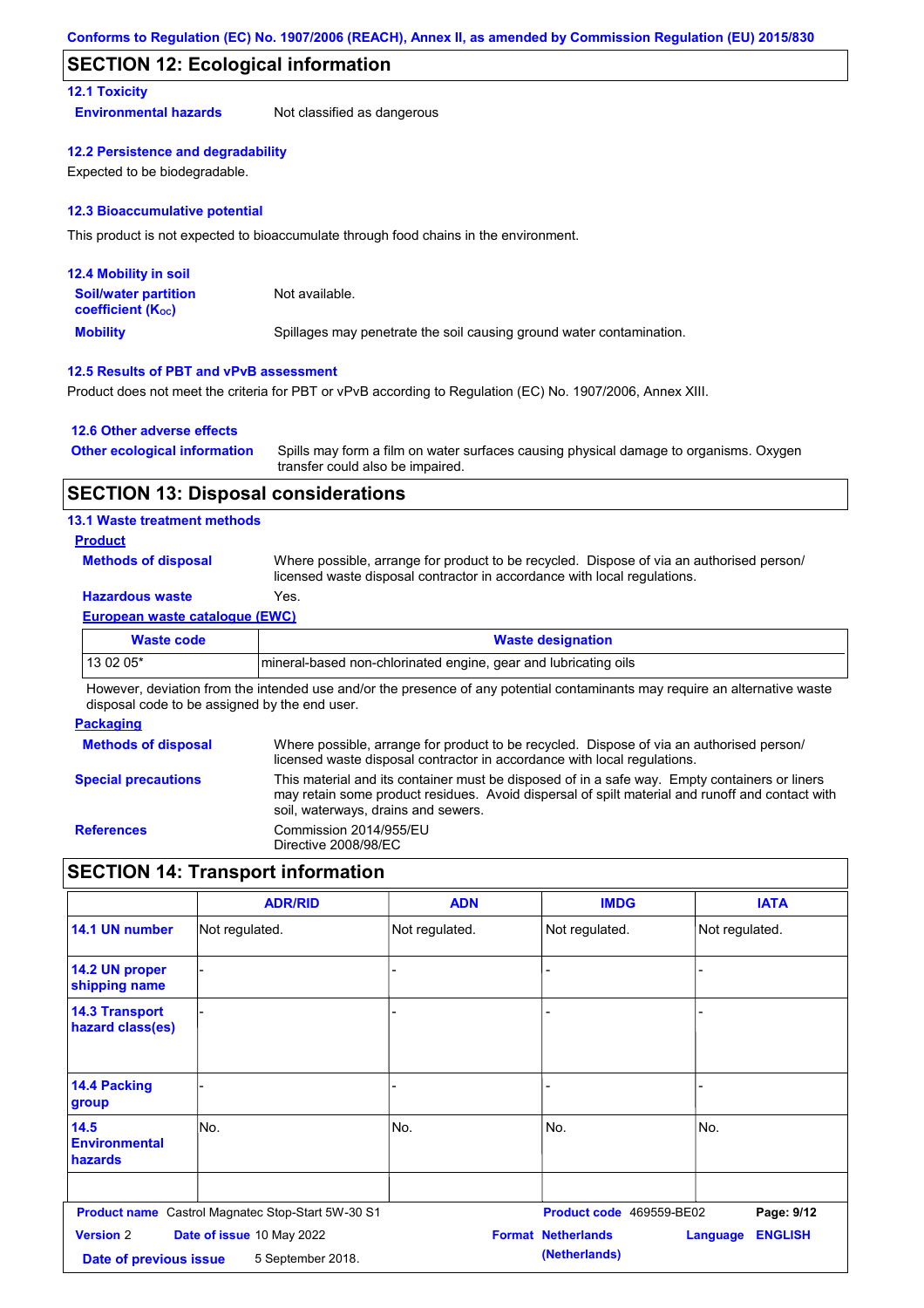| Not available.<br>Not available.<br><b>SECTION 15: Regulatory information</b><br>15.1 Safety, health and environmental regulations/legislation specific for the substance or mixture<br>EU Regulation (EC) No. 1907/2006 (REACH)<br><b>Annex XIV - List of substances subject to authorisation</b><br><b>Annex XIV</b><br>None of the components are listed.<br><b>Substances of very high concern</b><br>None of the components are listed.<br>EU Regulation (EC) No. 1907/2006 (REACH)<br><b>Annex XVII - Restrictions</b><br>Not applicable.<br>on the manufacture,<br>placing on the market<br>and use of certain<br>dangerous substances,<br>mixtures and articles<br><b>REACH Status</b><br>The company, as identified in Section 1, sells this product in the EU in compliance with the<br>current requirements of REACH.<br>All components are active or exempted.<br><b>United States inventory</b><br>(TSCA 8b)<br><b>Australia inventory (AIIC)</b><br>All components are listed or exempted.<br><b>Canada inventory</b><br>All components are listed or exempted.<br><b>China inventory (IECSC)</b><br>All components are listed or exempted.<br><b>Japan inventory (CSCL)</b><br>All components are listed or exempted.<br><b>Korea inventory (KECI)</b><br>All components are listed or exempted.<br><b>Philippines inventory</b><br>At least one component is not listed.<br>(PICCS)<br><b>Taiwan Chemical</b><br>All components are listed or exempted.<br><b>Substances Inventory</b><br>(TCSI)<br>Ozone depleting substances (1005/2009/EU)<br>Not listed.<br>Prior Informed Consent (PIC) (649/2012/EU)<br>Not listed.<br><b>Persistent Organic Pollutants</b><br>Not listed.<br>EU - Water framework directive - Priority substances<br>Mone of the components are listed.<br>This product is not controlled under the Seveso Directive. | <b>SECTION 14: Transport information</b>                                |  |  |  |
|--------------------------------------------------------------------------------------------------------------------------------------------------------------------------------------------------------------------------------------------------------------------------------------------------------------------------------------------------------------------------------------------------------------------------------------------------------------------------------------------------------------------------------------------------------------------------------------------------------------------------------------------------------------------------------------------------------------------------------------------------------------------------------------------------------------------------------------------------------------------------------------------------------------------------------------------------------------------------------------------------------------------------------------------------------------------------------------------------------------------------------------------------------------------------------------------------------------------------------------------------------------------------------------------------------------------------------------------------------------------------------------------------------------------------------------------------------------------------------------------------------------------------------------------------------------------------------------------------------------------------------------------------------------------------------------------------------------------------------------------------------------------------------------------------------------------------------------------------------------|-------------------------------------------------------------------------|--|--|--|
|                                                                                                                                                                                                                                                                                                                                                                                                                                                                                                                                                                                                                                                                                                                                                                                                                                                                                                                                                                                                                                                                                                                                                                                                                                                                                                                                                                                                                                                                                                                                                                                                                                                                                                                                                                                                                                                              | <b>Additional</b><br>information                                        |  |  |  |
|                                                                                                                                                                                                                                                                                                                                                                                                                                                                                                                                                                                                                                                                                                                                                                                                                                                                                                                                                                                                                                                                                                                                                                                                                                                                                                                                                                                                                                                                                                                                                                                                                                                                                                                                                                                                                                                              | <b>14.6 Special precautions for</b><br>user                             |  |  |  |
|                                                                                                                                                                                                                                                                                                                                                                                                                                                                                                                                                                                                                                                                                                                                                                                                                                                                                                                                                                                                                                                                                                                                                                                                                                                                                                                                                                                                                                                                                                                                                                                                                                                                                                                                                                                                                                                              | <b>14.7 Transport in bulk</b><br>according to IMO<br><b>instruments</b> |  |  |  |
|                                                                                                                                                                                                                                                                                                                                                                                                                                                                                                                                                                                                                                                                                                                                                                                                                                                                                                                                                                                                                                                                                                                                                                                                                                                                                                                                                                                                                                                                                                                                                                                                                                                                                                                                                                                                                                                              |                                                                         |  |  |  |
|                                                                                                                                                                                                                                                                                                                                                                                                                                                                                                                                                                                                                                                                                                                                                                                                                                                                                                                                                                                                                                                                                                                                                                                                                                                                                                                                                                                                                                                                                                                                                                                                                                                                                                                                                                                                                                                              |                                                                         |  |  |  |
|                                                                                                                                                                                                                                                                                                                                                                                                                                                                                                                                                                                                                                                                                                                                                                                                                                                                                                                                                                                                                                                                                                                                                                                                                                                                                                                                                                                                                                                                                                                                                                                                                                                                                                                                                                                                                                                              |                                                                         |  |  |  |
|                                                                                                                                                                                                                                                                                                                                                                                                                                                                                                                                                                                                                                                                                                                                                                                                                                                                                                                                                                                                                                                                                                                                                                                                                                                                                                                                                                                                                                                                                                                                                                                                                                                                                                                                                                                                                                                              |                                                                         |  |  |  |
|                                                                                                                                                                                                                                                                                                                                                                                                                                                                                                                                                                                                                                                                                                                                                                                                                                                                                                                                                                                                                                                                                                                                                                                                                                                                                                                                                                                                                                                                                                                                                                                                                                                                                                                                                                                                                                                              |                                                                         |  |  |  |
| A Chemical Safety Assessment has been carried out for one or more of the substances within                                                                                                                                                                                                                                                                                                                                                                                                                                                                                                                                                                                                                                                                                                                                                                                                                                                                                                                                                                                                                                                                                                                                                                                                                                                                                                                                                                                                                                                                                                                                                                                                                                                                                                                                                                   |                                                                         |  |  |  |
|                                                                                                                                                                                                                                                                                                                                                                                                                                                                                                                                                                                                                                                                                                                                                                                                                                                                                                                                                                                                                                                                                                                                                                                                                                                                                                                                                                                                                                                                                                                                                                                                                                                                                                                                                                                                                                                              |                                                                         |  |  |  |
|                                                                                                                                                                                                                                                                                                                                                                                                                                                                                                                                                                                                                                                                                                                                                                                                                                                                                                                                                                                                                                                                                                                                                                                                                                                                                                                                                                                                                                                                                                                                                                                                                                                                                                                                                                                                                                                              |                                                                         |  |  |  |
|                                                                                                                                                                                                                                                                                                                                                                                                                                                                                                                                                                                                                                                                                                                                                                                                                                                                                                                                                                                                                                                                                                                                                                                                                                                                                                                                                                                                                                                                                                                                                                                                                                                                                                                                                                                                                                                              |                                                                         |  |  |  |
|                                                                                                                                                                                                                                                                                                                                                                                                                                                                                                                                                                                                                                                                                                                                                                                                                                                                                                                                                                                                                                                                                                                                                                                                                                                                                                                                                                                                                                                                                                                                                                                                                                                                                                                                                                                                                                                              |                                                                         |  |  |  |
|                                                                                                                                                                                                                                                                                                                                                                                                                                                                                                                                                                                                                                                                                                                                                                                                                                                                                                                                                                                                                                                                                                                                                                                                                                                                                                                                                                                                                                                                                                                                                                                                                                                                                                                                                                                                                                                              |                                                                         |  |  |  |
|                                                                                                                                                                                                                                                                                                                                                                                                                                                                                                                                                                                                                                                                                                                                                                                                                                                                                                                                                                                                                                                                                                                                                                                                                                                                                                                                                                                                                                                                                                                                                                                                                                                                                                                                                                                                                                                              |                                                                         |  |  |  |
|                                                                                                                                                                                                                                                                                                                                                                                                                                                                                                                                                                                                                                                                                                                                                                                                                                                                                                                                                                                                                                                                                                                                                                                                                                                                                                                                                                                                                                                                                                                                                                                                                                                                                                                                                                                                                                                              |                                                                         |  |  |  |
|                                                                                                                                                                                                                                                                                                                                                                                                                                                                                                                                                                                                                                                                                                                                                                                                                                                                                                                                                                                                                                                                                                                                                                                                                                                                                                                                                                                                                                                                                                                                                                                                                                                                                                                                                                                                                                                              | <b>Other regulations</b>                                                |  |  |  |
|                                                                                                                                                                                                                                                                                                                                                                                                                                                                                                                                                                                                                                                                                                                                                                                                                                                                                                                                                                                                                                                                                                                                                                                                                                                                                                                                                                                                                                                                                                                                                                                                                                                                                                                                                                                                                                                              |                                                                         |  |  |  |
|                                                                                                                                                                                                                                                                                                                                                                                                                                                                                                                                                                                                                                                                                                                                                                                                                                                                                                                                                                                                                                                                                                                                                                                                                                                                                                                                                                                                                                                                                                                                                                                                                                                                                                                                                                                                                                                              |                                                                         |  |  |  |
|                                                                                                                                                                                                                                                                                                                                                                                                                                                                                                                                                                                                                                                                                                                                                                                                                                                                                                                                                                                                                                                                                                                                                                                                                                                                                                                                                                                                                                                                                                                                                                                                                                                                                                                                                                                                                                                              |                                                                         |  |  |  |
|                                                                                                                                                                                                                                                                                                                                                                                                                                                                                                                                                                                                                                                                                                                                                                                                                                                                                                                                                                                                                                                                                                                                                                                                                                                                                                                                                                                                                                                                                                                                                                                                                                                                                                                                                                                                                                                              |                                                                         |  |  |  |
|                                                                                                                                                                                                                                                                                                                                                                                                                                                                                                                                                                                                                                                                                                                                                                                                                                                                                                                                                                                                                                                                                                                                                                                                                                                                                                                                                                                                                                                                                                                                                                                                                                                                                                                                                                                                                                                              |                                                                         |  |  |  |
|                                                                                                                                                                                                                                                                                                                                                                                                                                                                                                                                                                                                                                                                                                                                                                                                                                                                                                                                                                                                                                                                                                                                                                                                                                                                                                                                                                                                                                                                                                                                                                                                                                                                                                                                                                                                                                                              |                                                                         |  |  |  |
|                                                                                                                                                                                                                                                                                                                                                                                                                                                                                                                                                                                                                                                                                                                                                                                                                                                                                                                                                                                                                                                                                                                                                                                                                                                                                                                                                                                                                                                                                                                                                                                                                                                                                                                                                                                                                                                              |                                                                         |  |  |  |
|                                                                                                                                                                                                                                                                                                                                                                                                                                                                                                                                                                                                                                                                                                                                                                                                                                                                                                                                                                                                                                                                                                                                                                                                                                                                                                                                                                                                                                                                                                                                                                                                                                                                                                                                                                                                                                                              |                                                                         |  |  |  |
|                                                                                                                                                                                                                                                                                                                                                                                                                                                                                                                                                                                                                                                                                                                                                                                                                                                                                                                                                                                                                                                                                                                                                                                                                                                                                                                                                                                                                                                                                                                                                                                                                                                                                                                                                                                                                                                              |                                                                         |  |  |  |
|                                                                                                                                                                                                                                                                                                                                                                                                                                                                                                                                                                                                                                                                                                                                                                                                                                                                                                                                                                                                                                                                                                                                                                                                                                                                                                                                                                                                                                                                                                                                                                                                                                                                                                                                                                                                                                                              |                                                                         |  |  |  |
|                                                                                                                                                                                                                                                                                                                                                                                                                                                                                                                                                                                                                                                                                                                                                                                                                                                                                                                                                                                                                                                                                                                                                                                                                                                                                                                                                                                                                                                                                                                                                                                                                                                                                                                                                                                                                                                              |                                                                         |  |  |  |
|                                                                                                                                                                                                                                                                                                                                                                                                                                                                                                                                                                                                                                                                                                                                                                                                                                                                                                                                                                                                                                                                                                                                                                                                                                                                                                                                                                                                                                                                                                                                                                                                                                                                                                                                                                                                                                                              |                                                                         |  |  |  |
|                                                                                                                                                                                                                                                                                                                                                                                                                                                                                                                                                                                                                                                                                                                                                                                                                                                                                                                                                                                                                                                                                                                                                                                                                                                                                                                                                                                                                                                                                                                                                                                                                                                                                                                                                                                                                                                              |                                                                         |  |  |  |
|                                                                                                                                                                                                                                                                                                                                                                                                                                                                                                                                                                                                                                                                                                                                                                                                                                                                                                                                                                                                                                                                                                                                                                                                                                                                                                                                                                                                                                                                                                                                                                                                                                                                                                                                                                                                                                                              |                                                                         |  |  |  |
|                                                                                                                                                                                                                                                                                                                                                                                                                                                                                                                                                                                                                                                                                                                                                                                                                                                                                                                                                                                                                                                                                                                                                                                                                                                                                                                                                                                                                                                                                                                                                                                                                                                                                                                                                                                                                                                              | <b>Seveso Directive</b>                                                 |  |  |  |
|                                                                                                                                                                                                                                                                                                                                                                                                                                                                                                                                                                                                                                                                                                                                                                                                                                                                                                                                                                                                                                                                                                                                                                                                                                                                                                                                                                                                                                                                                                                                                                                                                                                                                                                                                                                                                                                              |                                                                         |  |  |  |
|                                                                                                                                                                                                                                                                                                                                                                                                                                                                                                                                                                                                                                                                                                                                                                                                                                                                                                                                                                                                                                                                                                                                                                                                                                                                                                                                                                                                                                                                                                                                                                                                                                                                                                                                                                                                                                                              |                                                                         |  |  |  |
|                                                                                                                                                                                                                                                                                                                                                                                                                                                                                                                                                                                                                                                                                                                                                                                                                                                                                                                                                                                                                                                                                                                                                                                                                                                                                                                                                                                                                                                                                                                                                                                                                                                                                                                                                                                                                                                              | <b>15.2 Chemical safety</b>                                             |  |  |  |

|                        | <b>Product name</b> Castrol Magnatec Stop-Start 5W-30 S1 | <b>Product code</b> 469559-BE02 |                         | Page: 10/12 |
|------------------------|----------------------------------------------------------|---------------------------------|-------------------------|-------------|
| <b>Version 2</b>       | <b>Date of issue 10 May 2022</b>                         | <b>Format Netherlands</b>       | <b>Language ENGLISH</b> |             |
| Date of previous issue | 5 September 2018.                                        | (Netherlands)                   |                         |             |

this mixture. A Chemical Safety Assessment has not been carried out for the mixture itself.

**assessment**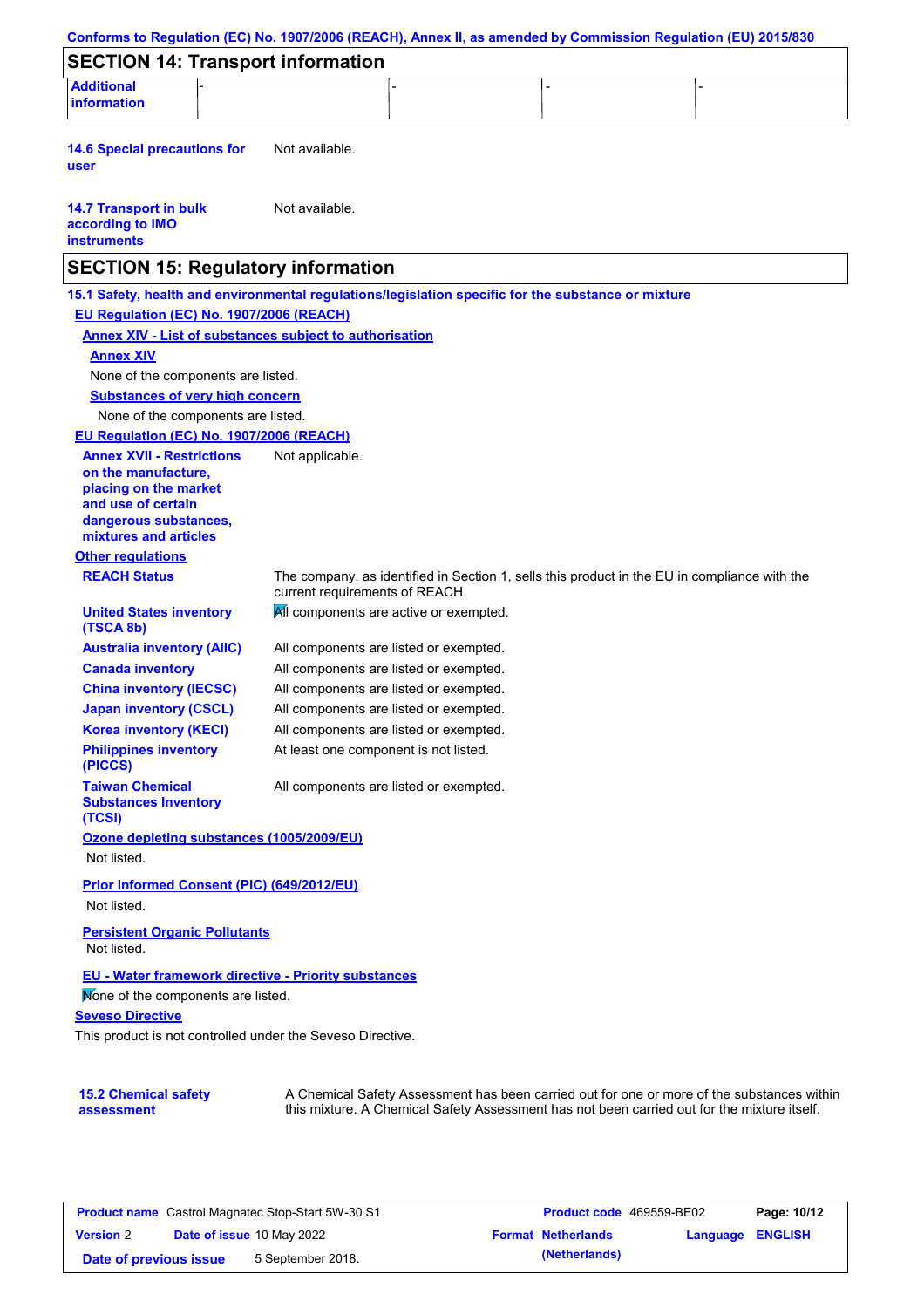# **SECTION 16: Other information**

| <b>Abbreviations and acronyms</b> | ADN = European Provisions concerning the International Carriage of Dangerous Goods by<br>Inland Waterway |
|-----------------------------------|----------------------------------------------------------------------------------------------------------|
|                                   | ADR = The European Agreement concerning the International Carriage of Dangerous Goods by                 |
|                                   | Road                                                                                                     |
|                                   | ATE = Acute Toxicity Estimate                                                                            |
|                                   | BCF = Bioconcentration Factor                                                                            |
|                                   | CAS = Chemical Abstracts Service                                                                         |
|                                   | CLP = Classification, Labelling and Packaging Regulation [Regulation (EC) No. 1272/2008]                 |
|                                   | CSA = Chemical Safety Assessment                                                                         |
|                                   | CSR = Chemical Safety Report                                                                             |
|                                   | DMEL = Derived Minimal Effect Level                                                                      |
|                                   | DNEL = Derived No Effect Level                                                                           |
|                                   | EINECS = European Inventory of Existing Commercial chemical Substances                                   |
|                                   | ES = Exposure Scenario                                                                                   |
|                                   | EUH statement = CLP-specific Hazard statement                                                            |
|                                   | EWC = European Waste Catalogue                                                                           |
|                                   | GHS = Globally Harmonized System of Classification and Labelling of Chemicals                            |
|                                   | IATA = International Air Transport Association                                                           |
|                                   | IBC = Intermediate Bulk Container                                                                        |
|                                   | IMDG = International Maritime Dangerous Goods                                                            |
|                                   | LogPow = logarithm of the octanol/water partition coefficient                                            |
|                                   | MARPOL = International Convention for the Prevention of Pollution From Ships, 1973 as                    |
|                                   | modified by the Protocol of 1978. ("Marpol" = marine pollution)                                          |
|                                   | OECD = Organisation for Economic Co-operation and Development                                            |
|                                   | PBT = Persistent, Bioaccumulative and Toxic                                                              |
|                                   | PNEC = Predicted No Effect Concentration                                                                 |
|                                   | REACH = Registration, Evaluation, Authorisation and Restriction of Chemicals Regulation                  |
|                                   | [Regulation (EC) No. 1907/2006]                                                                          |
|                                   | RID = The Regulations concerning the International Carriage of Dangerous Goods by Rail                   |
|                                   | RRN = REACH Registration Number                                                                          |
|                                   | SADT = Self-Accelerating Decomposition Temperature                                                       |
|                                   | SVHC = Substances of Very High Concern                                                                   |
|                                   | STOT-RE = Specific Target Organ Toxicity - Repeated Exposure                                             |
|                                   | STOT-SE = Specific Target Organ Toxicity - Single Exposure                                               |
|                                   | TWA = Time weighted average                                                                              |
|                                   | $UN = United Nations$                                                                                    |
|                                   | UVCB = Complex hydrocarbon substance                                                                     |
|                                   | VOC = Volatile Organic Compound                                                                          |
|                                   | vPvB = Very Persistent and Very Bioaccumulative                                                          |
|                                   | Varies = may contain one or more of the following 64741-88-4 / RRN 01-2119488706-23,                     |
|                                   | 64741-89-5 / RRN 01-2119487067-30, 64741-95-3 / RRN 01-2119487081-40, 64741-96-4/ RRN                    |
|                                   | 01-2119483621-38, 64742-01-4 / RRN 01-2119488707-21, 64742-44-5 / RRN                                    |
|                                   | 01-2119985177-24, 64742-45-6, 64742-52-5 / RRN 01-2119467170-45, 64742-53-6 / RRN                        |
|                                   | 01-2119480375-34, 64742-54-7 / RRN 01-2119484627-25, 64742-55-8 / RRN                                    |
|                                   | 01-2119487077-29, 64742-56-9 / RRN 01-2119480132-48, 64742-57-0 / RRN                                    |
|                                   | 01-2119489287-22, 64742-58-1, 64742-62-7 / RRN 01-2119480472-38, 64742-63-8,                             |
|                                   | 64742-65-0 / RRN 01-2119471299-27, 64742-70-7 / RRN 01-2119487080-42, 72623-85-9 /                       |
|                                   | RRN 01-2119555262-43, 72623-86-0 / RRN 01-2119474878-16, 72623-87-1 / RRN                                |
|                                   | 01-2119474889-13                                                                                         |

**Procedure used to derive the classification according to Regulation (EC) No. 1272/2008 [CLP/GHS]**

| <b>Classification</b>                                                           |                                           | <b>Justification</b>                                                                                                                                           |
|---------------------------------------------------------------------------------|-------------------------------------------|----------------------------------------------------------------------------------------------------------------------------------------------------------------|
| Not classified.                                                                 |                                           |                                                                                                                                                                |
| <b>Full text of abbreviated H</b><br><b>statements</b>                          | H304<br>H317<br>H373                      | May be fatal if swallowed and enters airways.<br>May cause an allergic skin reaction.<br>May cause damage to organs through prolonged or repeated<br>exposure. |
| <b>Full text of classifications</b><br><b>[CLP/GHS]</b>                         | Asp. Tox. 1<br>Skin Sens, 1B<br>STOT RE 2 | <b>ASPIRATION HAZARD - Category 1</b><br>SKIN SENSITISATION - Category 1B<br>SPECIFIC TARGET ORGAN TOXICITY - REPEATED<br><b>EXPOSURE - Category 2</b>         |
| <b>History</b>                                                                  |                                           |                                                                                                                                                                |
| Date of issue/Date of<br>revision                                               | 10/05/2022.                               |                                                                                                                                                                |
| Date of previous issue                                                          | 05/09/2018.                               |                                                                                                                                                                |
| <b>Prepared by</b>                                                              | <b>Product Stewardship</b>                |                                                                                                                                                                |
| $\nabla$ Indicates information that has changed from previously issued version. |                                           |                                                                                                                                                                |
| <b>Notice to reader</b>                                                         |                                           |                                                                                                                                                                |

|                        | <b>Product name</b> Castrol Magnatec Stop-Start 5W-30 S1 | <b>Product code</b> 469559-BE02 |                         | Page: 11/12 |
|------------------------|----------------------------------------------------------|---------------------------------|-------------------------|-------------|
| <b>Version 2</b>       | <b>Date of issue 10 May 2022</b>                         | <b>Format Netherlands</b>       | <b>Language ENGLISH</b> |             |
| Date of previous issue | 5 September 2018.                                        | (Netherlands)                   |                         |             |